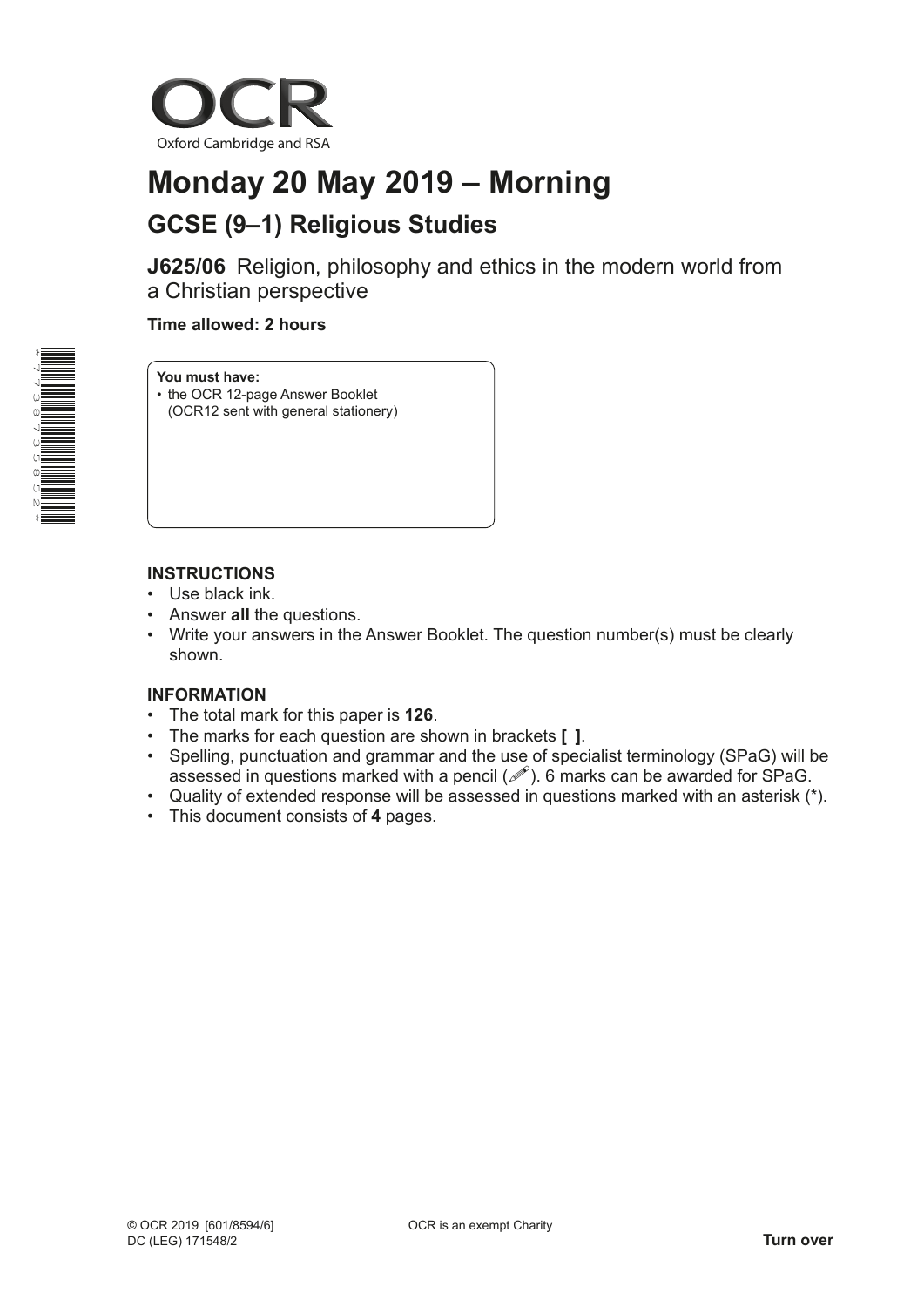## Answer **all** the questions.

## **1 Relationships and families**

|                         | (a) Give three examples of gender discrimination.                                                                                                   | $[3]$  |
|-------------------------|-----------------------------------------------------------------------------------------------------------------------------------------------------|--------|
|                         | (b) Describe the influence of culture on Christian attitudes about equality.                                                                        | [6]    |
|                         | (c) Explain why Christians have different attitudes to contraception.                                                                               |        |
|                         | You should refer to sources of wisdom and authority in your answer.                                                                                 | [6]    |
|                         | (d) 'Christians should accept same-sex marriages.'                                                                                                  |        |
|                         | Discuss this statement. In your answer, you should:                                                                                                 |        |
|                         | Draw on your learning from across your course of study, including reference to beliefs,<br>$\bullet$<br>teachings and practices within Christianity |        |
|                         | Explain and evaluate the importance of points of view from the perspective of Christianity.                                                         | $[15]$ |
|                         | $\mathscr{P}$ Spelling, punctuation and grammar [3]                                                                                                 |        |
| $\overline{\mathbf{2}}$ | The existence of God                                                                                                                                |        |
|                         | (a) State three ways in which Christians believe God is revealed.                                                                                   | [3]    |
|                         |                                                                                                                                                     |        |
|                         | (b) Describe Christian teachings about what God is like.                                                                                            | [6]    |
|                         | (c) Explain what different Christian teachings tell us about God's relationship with humanity.                                                      |        |
|                         | You should refer to sources of wisdom and authority in your answer.                                                                                 | [6]    |
| (d)                     | 'It is important to prove the existence of God.'                                                                                                    |        |
|                         | Discuss this statement. In your answer, you should:                                                                                                 |        |
|                         | Draw on your learning from across your course of study, including reference to beliefs,<br>teachings and practices within Christianity              |        |
|                         | Explain and evaluate the importance of points of view from the perspective of Christianity.                                                         |        |

**[15]**

Spelling, punctuation and grammar **[3]**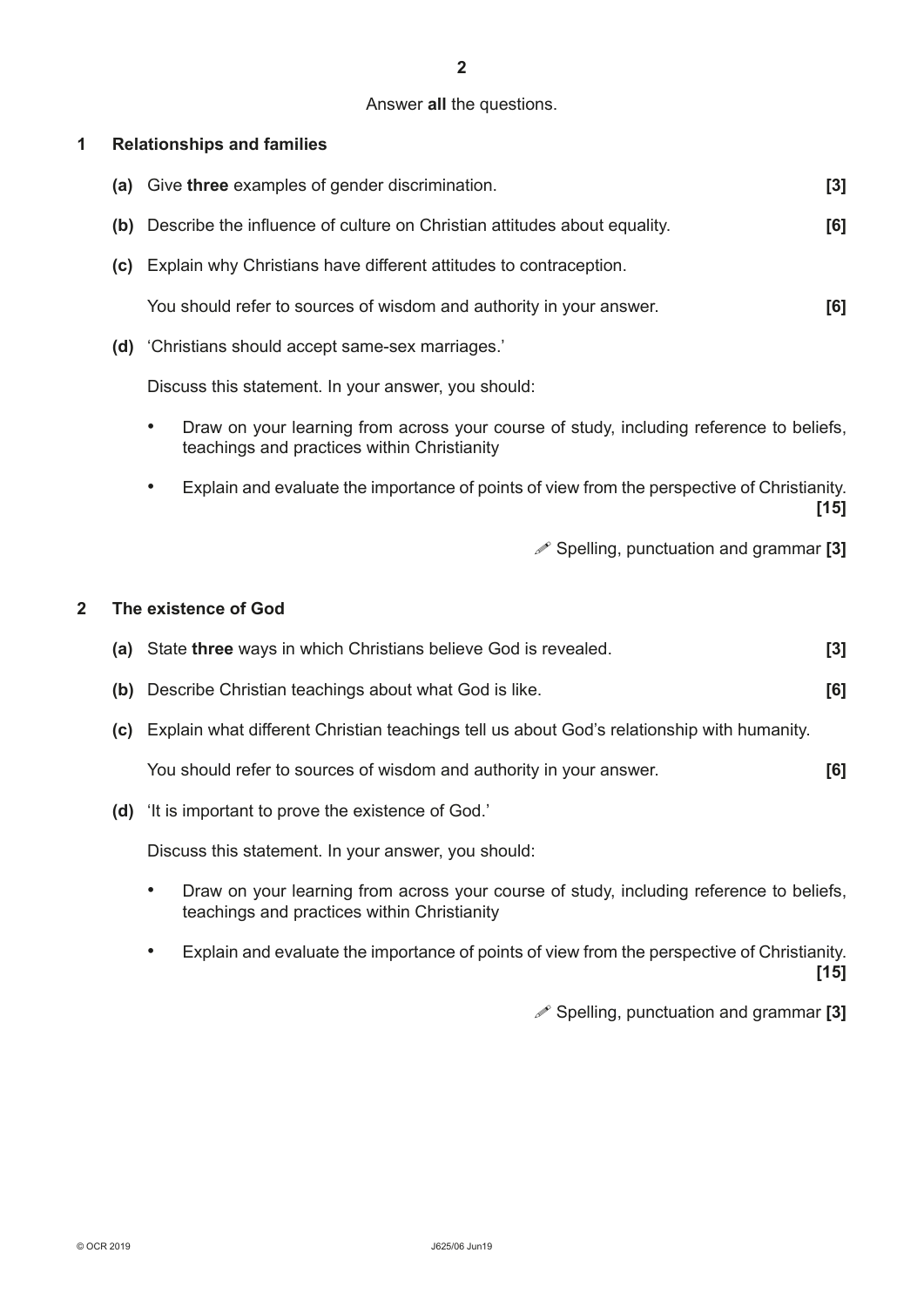## **3 Religion, peace and conflict**

- **(a)** State **three** possible causes of terrorism. **[3]**
- **(b)** Describe Christian attitudes to apocalyptic warfare (nuclear). **[6]**
- **(c)** Explain how religious teachings have influenced Christians working for peace.

You should refer to sources of wisdom and authority in your answer. **[6]**

**(d)\*** 'It is important to fight against social injustice.'

Discuss this statement. In your answer, you should:

- Draw on your learning from across your course of study, including reference to beliefs, teachings and practices within Christianity
- Explain and evaluate the importance of points of view from the perspective of Christianity. **[15]**

### **4 Dialogue between religious and non-religious beliefs and attitudes**

- **(a)** Name **three** non-religious worldviews. **[3]**
- **(b)** Describe the attitudes some Christians might have towards the role of the Church of England in public life.

In your response you must consider that religious traditions in Great Britain are diverse, but mainly Christian. **[6]**

**(c)** Explain why Christians might have issues with genetic manipulation.

You should refer to sources of wisdom and authority in your answer. **[6]**

**(d)\*** 'Christianity is the only true religion.'

Discuss this statement. In your answer, you should:

- Draw on your learning from across your course of study, including reference to beliefs, teachings and practices within Christianity
- Explain and evaluate the importance of points of view from the perspective of Christianity. **[15]**

## **END OF QUESTION PAPER**